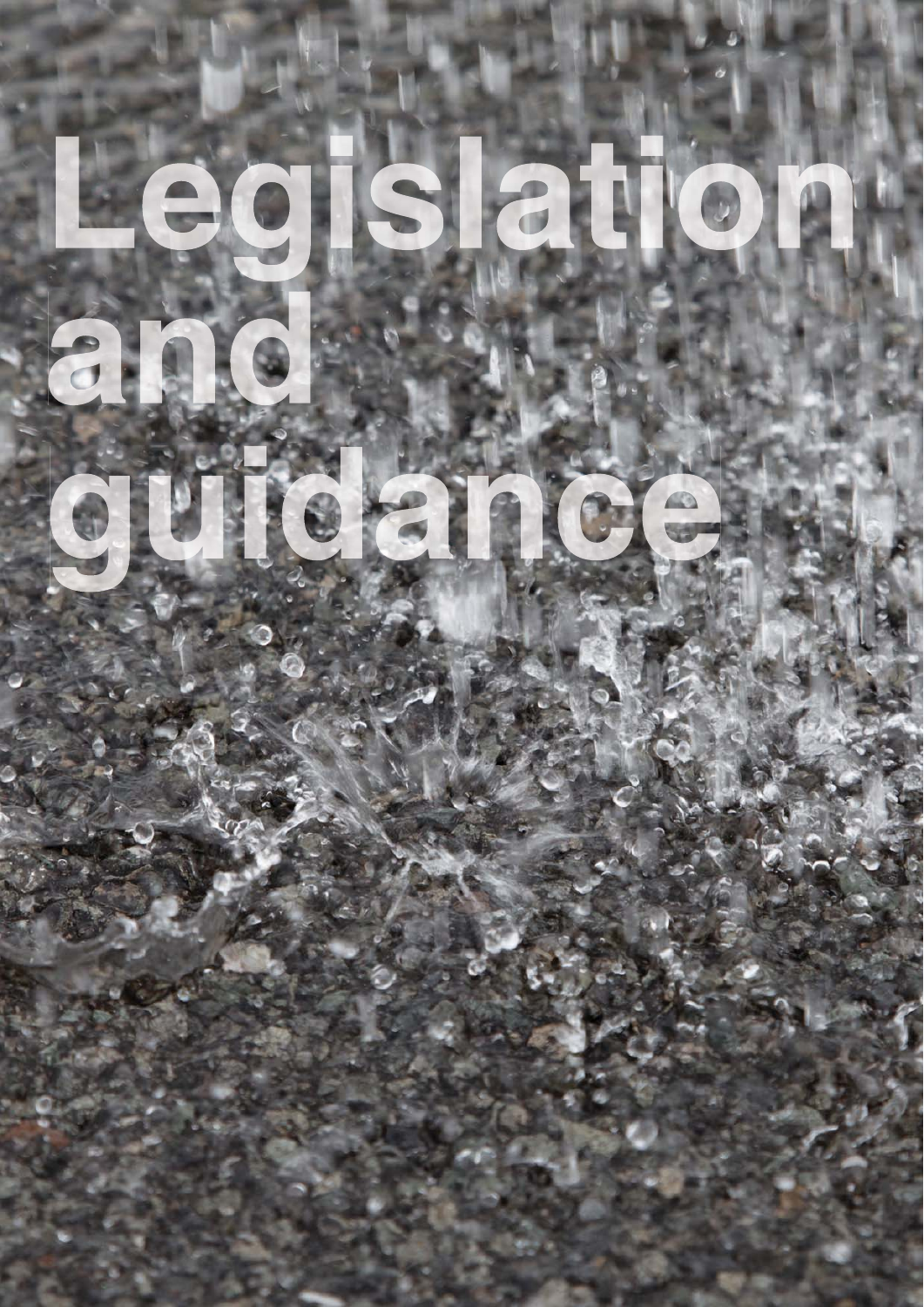## **Legislation and Guidance**

## **The Cambridge landscape**

Legislation and guidance that recommends the implementation of SUDS is varied and includes high level Government strategy. Although SUDS to be adopted by the City Council are required to be in accordance with this guide there are other sources of guidance that must be considered when approaching any design. The main relevant documents are listed below, but should not be considered as an exhaustive list:

- Future Water, published by DEFRA sets out the Government's vision for water, including good surface water management which will involve increased use of SUDS and surface water flow routes. This will be achieved through the design and planning of the whole urban fabric, as the capacity of the landscape to store and convey water is much greater than with below-ground systems.
- The Water Framework Directive 2000/60/EC and the associated River Basin Management Plan - Anglian River Basin District, published by the Environment Agency. This sets down quality targets for local rivers and watercourses including Hobson's Brook and The River Cam and encourages the enhanced use of SUDS.
- Great Ouse Catchment Flood Management Plan soon to published by Environment Agency provides actions that Local Authorities must report against including the provision of SUDS in new developments.
- Flood and Water Management Bill published by DEFRA which builds on the recommendations of Sir Michael Pitt's review of the summer 2007 floods and includes a recommendation that Local Authorities adopt SUDS.
- Planning Policy Statement PPS 25, Development and flood risk states that priority should be given to the use of SUDS and where they are not deemed appropriate (which is unlikely on all except the rarest of sites), justification should be given for not using them.
- The Building Regulations part H, Drainage and Waste Disposal, states that infiltration should be the first considered option for rainwater disposal, followed by discharge to a watercourse. Discharge to a sewer should only be considered where other forms are not practicable.
- The Cambridge Water Cycle Strategy Phase 1 aims to provide a sustainable approach to the provision of water services infrastructure to the growth sites in and around Cambridge. This includes aspects such as flood risk management, drainage and ecology. The strategy has been developed in conjunction with organizations including Cambridge City Council and Cambridgeshire County Council. The use of SUDS can play an important part in helping achieve the aims of the Water Cycle Strategy. Phase 2 is currently being developed.
- Cambridge City Council Local Plan 2006. Policy 9/3 which states "the development of the urban extensions will incorporate Sustainable Drainage Systems where practicable" policy 9/3m.
- Cambridge City Council Sustainable Design and Construction Supplementary Planning Document.
- East of England Plan, published by the Secretary of State for Communities and Local Government, Constitutes the regional spatial strategy for the east of England. Policy WAT 4 requires that sustainable drainage systems are employed in all appropriate developments.

**22**